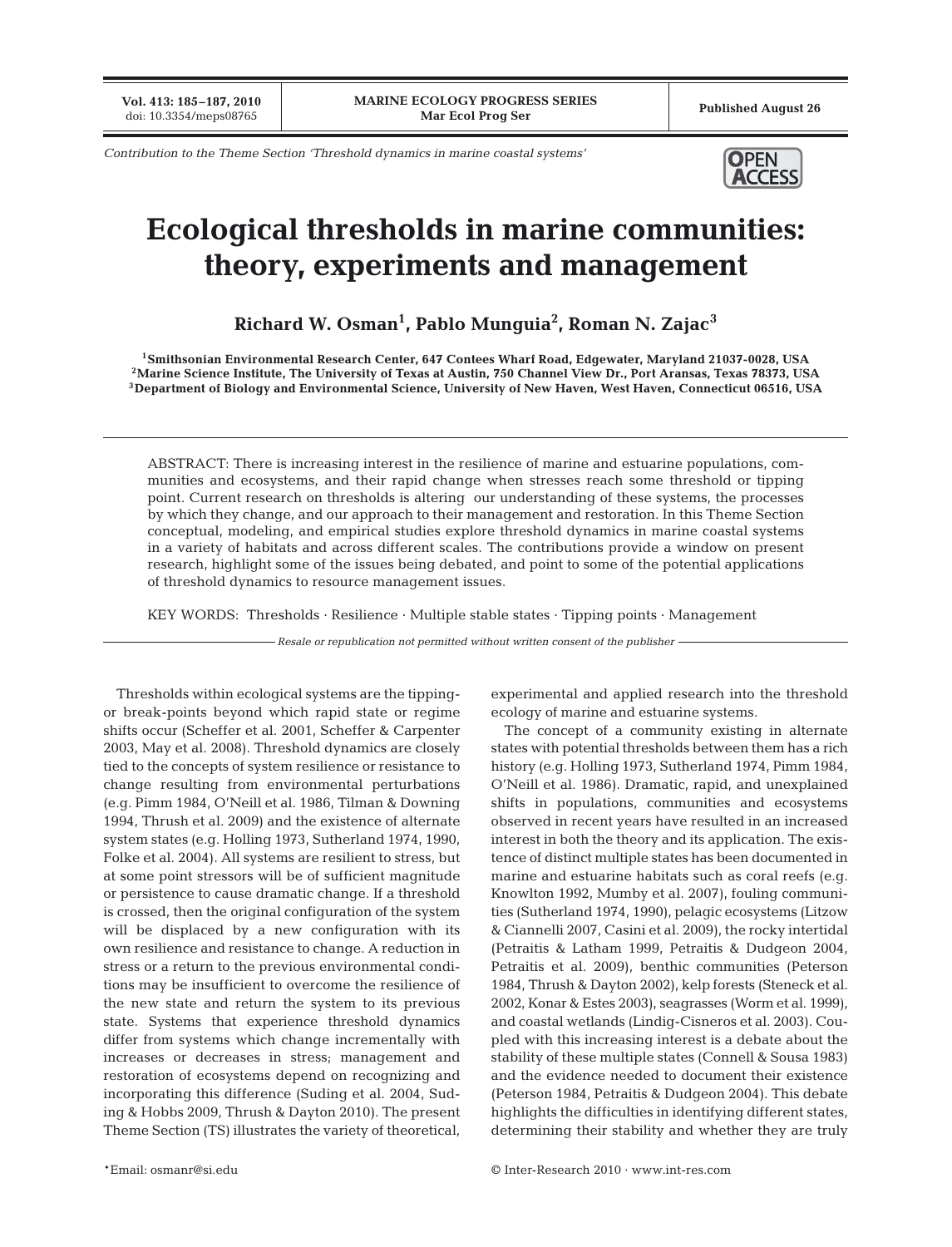alternates of the same system, identifying the environmental conditions that link them and whether transition points are thresholds, and how the temporal aspects of threshold transitions interact with the spatial aspects of multiple states (e.g. metapopulations, metacommunities, landscapes). Given that the existence of multiple states, thresholds, regime shifts, tipping- and break-points are considered in ecosystem management (e.g. Gunderson 1999, Thrush & Dayton 2002, Lindig-Cisneros et al. 2003, Folke et al. 2004, Suding et al. 2004, Marten 2005, Fischer et al. 2009, Suding & Hobbs 2009), it is timely to explore the diverse views on thresholds in marine systems.

This TS presents a broad spectrum of research focusing on thresholds within marine and estuarine systems. We identified and contacted many marine ecologists researching into thresholds and solicited from them additional colleagues who might be able to contribute to this TS. Our search likely missed potential contributors and many of those contacted were unable to contribute. The contributions received include both theoretical approaches and empirical examinations of specific systems. A secondary goal was to examine applications to resource management and how threshold systems affect management approaches. We specifically asked the contributors to address this issue.

Several sub-themes emerged from the papers within this TS.

*Habitat diversity:* The studies represented a diversity of habitats, ranging from the pelagic (Casini et al. 2010) to subtidal sedimentary (Norkko et al. 2010), coral (Dudgeon et al. 2010) and biogenic (Lundquist et al. 2010) reef, and fouling communities (Osman et al. 2010, Munguia et al. 2010), to intertidal populations and communities (Hewitt & Thrush 2010), and large estuarine ecosystems (Fairweather & Lester 2010).

*Conceptual issues:* Petraitis & Hoffman (2010) examined the concept of thresholds in multiple stable states and some of the confusion that results from different interpretations of 'threshold'. Dudgeon et al. (2010) explored the differences between multiple states and phase shifts as applied to coral reef communities.

*Modeling approaches:* Several studies used modeling to examine the contributions of various processes to thresholds in marine and estuarine systems. Simple Lotka-Volterra models were used to demonstrate how thresholds and different states can occur in linear systems (Petraitis & Hoffman 2010) and how the dominance of species with different life histories in a system can be affected by local and regional scales of disturbance (Munguia et al. 2010). Lundquist et al. (2010) used a spatially-explicit patch-dynamics model to explore the effects of temporal and spatial rates of disturbance on a benthic community. They associated disturbance effects with inter-patch connectivity, and showed that as dispersal limitation increases, the tolerance threshold for dominant species shifts. Fairweather & Lester (2010) used a state-and-transition model with states defined by biota and transitions by a classification and regression tree (CART) of environmental data to understand the thresholds within an estuarine ecosystem and predict future ecological outcomes of management decisions.

*Long-term data sets:* These are highlighted in 3 studies. Casini et al. (2010) used a 30 yr data set to examine threshold dynamics in population processes. For Baltic herring they show that a shift in sprat abundance above a threshold level decouples herring growth from salinity, contributing to declines in spawning stock. Hewitt & Thrush (2010) analyzed a 20 yr data set for an intertidal sand flat to test 2 indicators of regime shifts, changes in abundance of key species and increased temporal variability, both of which were found to precede a shift to an alternate community type with changes in functional and trophic characteristics. Osman et al. (2010) used the results of studies on fouling communities conducted over 20 yr to examine transitions among 4 different community states.

*Experimental approaches:* Experimental tests of threshold processes are also represented. Norkko et al. (2010) present results from a set of experimental manipulations that assessed the effects of increasing spatial scale of disturbance and differences in environmental context on the recolonization and recovery of benthic fauna, how these may indicate threshold responses, and the implications for understanding regime shifts in species-poor and in more diverse systems. Experimental studies on the effects of predators, temperature, and recruitment were critical to defining the threshold dynamics in the fouling communities examined by Osman et al. (2010).

*Management implications:* Several studies focused on management concerns. Fairweather & Lester (2010) examined water management in an estuary to provide better predictions and a foundation from which to evaluate management decisions. Casini et al. (2010) looked at the herring fishery and its management. Hewitt & Thrush (2010) examined intertidal stressors within a harbor, many of which are linked to human impacts that can be managed. For example, a system shift may have been produced by a relatively small change in sewage disposal interacting with climate dynamics, and their effects on a habitat-forming key species in the system.

These and preceding studies show that threshold dynamics can be complicated and difficult to define. The differences in thinking over what constitutes thresholds, their relationship to multiple stable states, how they are measured, and the implications for management will continue to be debated. This TS provides a focus for future research and discussion.